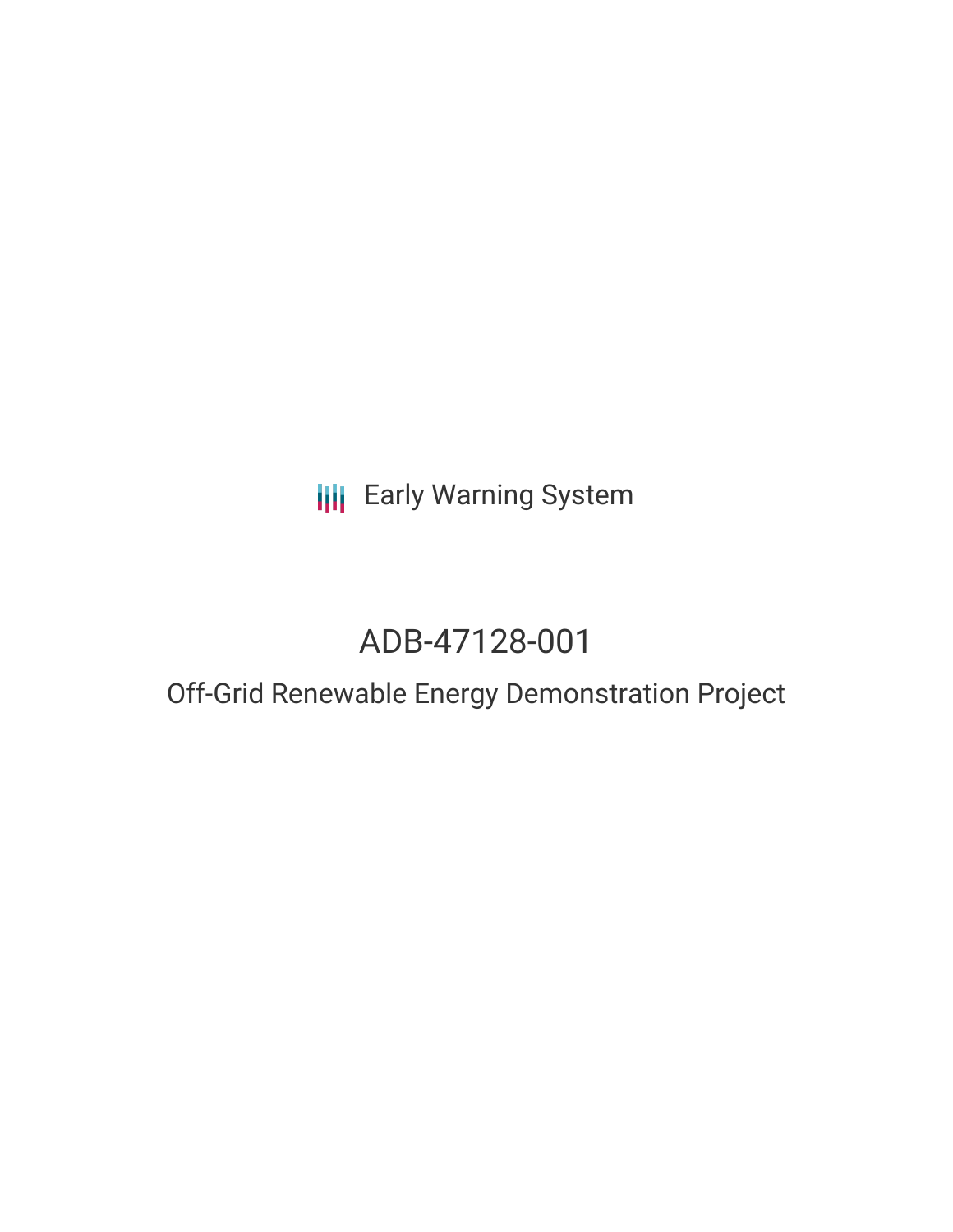

#### **Quick Facts**

| <b>Countries</b>               | Myanmar                                                                                      |
|--------------------------------|----------------------------------------------------------------------------------------------|
| <b>Specific Location</b>       | Regions of Mandalay, Sagaing and Magway; and Chin, Kayah and Rakhine states.                 |
| <b>Financial Institutions</b>  | Asian Development Bank (ADB)                                                                 |
| <b>Status</b>                  | Approved                                                                                     |
| <b>Bank Risk Rating</b>        |                                                                                              |
| <b>Voting Date</b>             | 2014-05-23                                                                                   |
| <b>Borrower</b>                | Government oof the Union of Myanmar, Ministry of Livestock, Fisheries, and Rural Development |
| <b>Sectors</b>                 | Energy                                                                                       |
| <b>Investment Type(s)</b>      | <b>Advisory Services</b>                                                                     |
| <b>Investment Amount (USD)</b> | \$2.00 million                                                                               |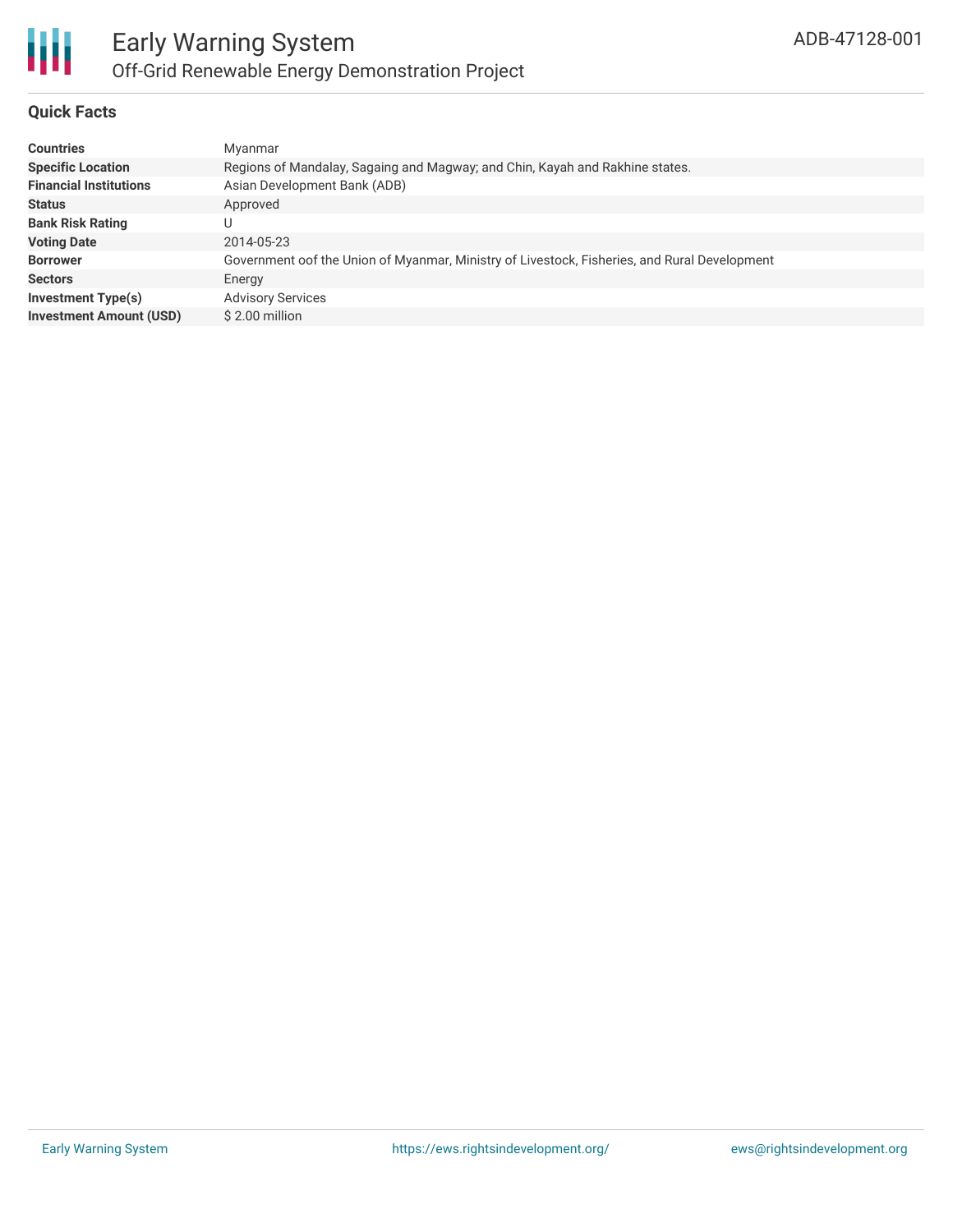



#### **Project Description**

According to ADB website, the TA aims to support the creation of rural infrastructure, including energy access projects and will have as its main objectives: (i) to support the installation of clean energy-based systems for providing energy access (mostly solar PV and biomass-based systems) to schools and other public infrastructure in at least 25 villages, (ii) develop geospatial least cost energy access plans and an investment plan for select states and regions in the country, and (iii) to strengthen the capacity of the government institutions and the private sector to manufacture, install, operate and maintain small-scale clean energy systems.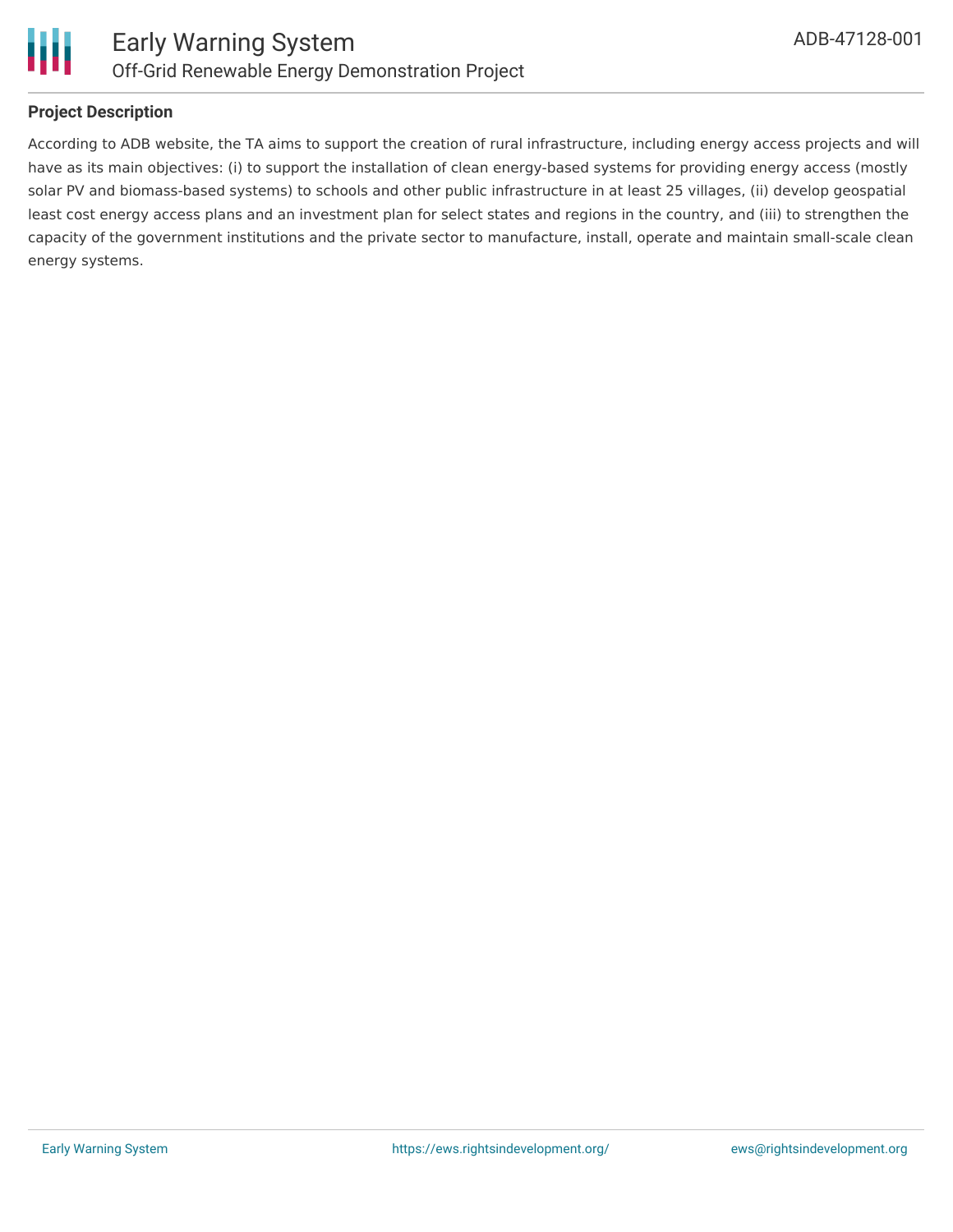

#### **Investment Description**

Asian Development Bank (ADB)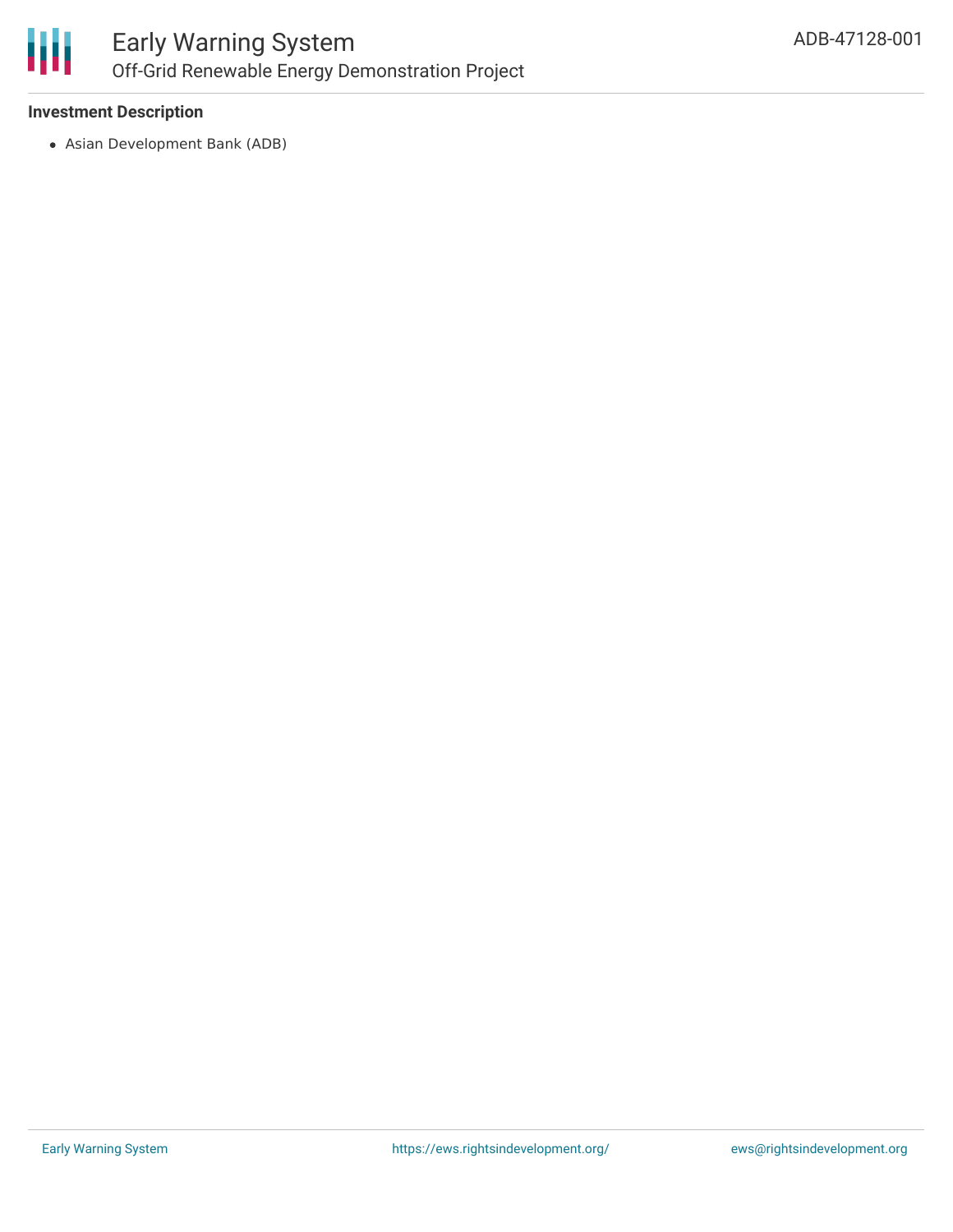### **Contact Information**

Project Officer: Jung, Choon Sik Southeast Asia Department No contact information provided at the time of disclosure.

#### ACCOUNTABILITY MECHANISM OF ADB

The Accountability Mechanism is an independent complaint mechanism and fact-finding body for people who believe they are likely to be, or have been, adversely affected by an Asian Development Bank-financed project. If you submit a complaint to the Accountability Mechanism, they may investigate to assess whether the Asian Development Bank is following its own policies and procedures for preventing harm to people or the environment. You can learn more about the Accountability Mechanism and how to file a complaint at: http://www.adb.org/site/accountability-mechanism/main